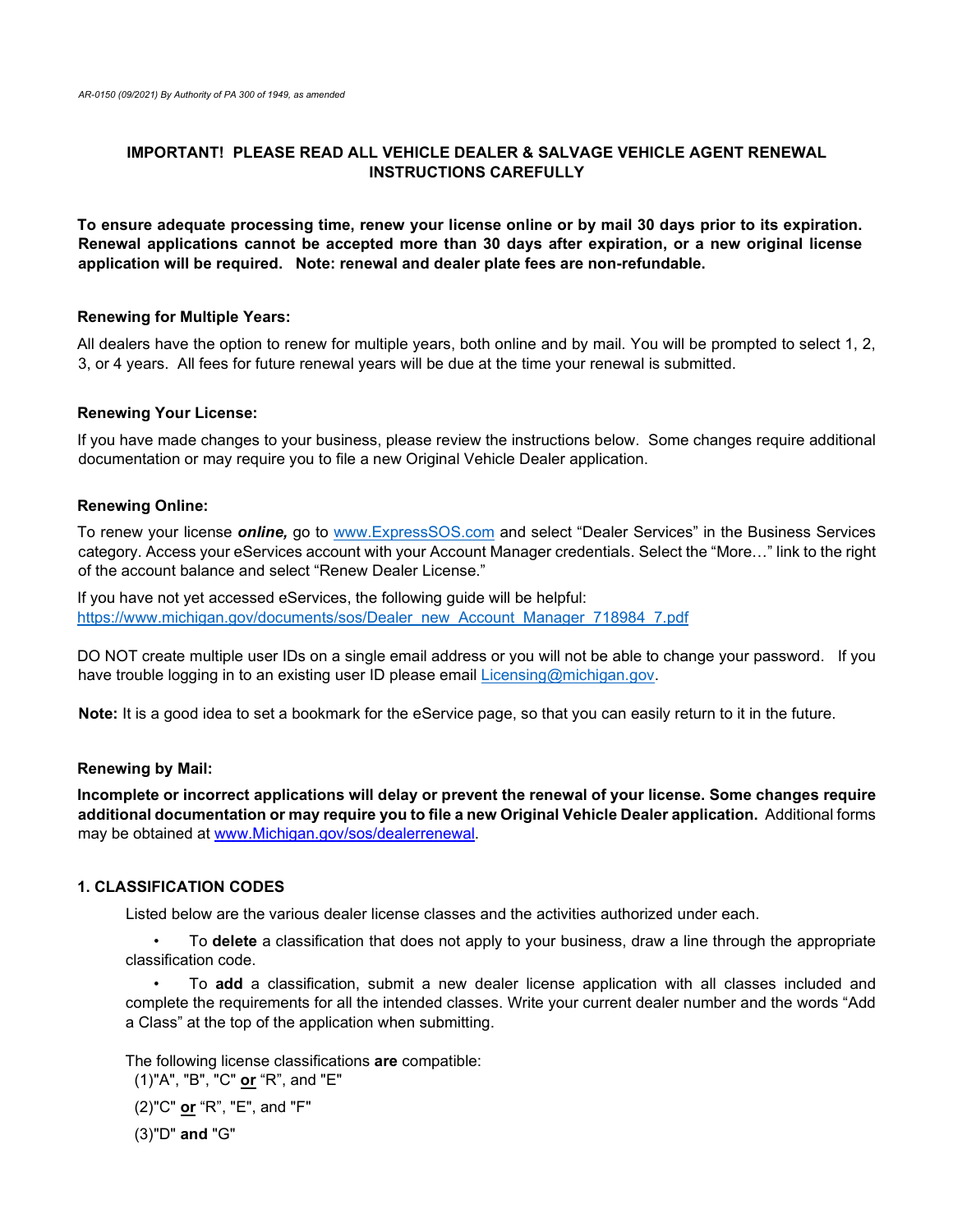(4)"C" **or** "R", and "W"

Class "A" (New Vehicle Dealer) - May buy and sell new vehicles.

Class "B" (Used Vehicle Dealer) - May buy and sell used vehicles.

- Class "C" (Used Vehicle Parts Dealer) May buy and dismantle vehicles to sell parts and remaining scrap. May buy and sell used, late-model major component parts.
- Class "D" (Broker) Is involved in arranging vehicle sales for others by bringing together buyers and sellers. A Broker does not take ownership of the vehicle.
- Class "E" (Distressed Vehicle Transporter) May buy vehicles only for resale to Class "C", "F", or "R" dealers.
- Class "F" (Vehicle Scrap Metal Processor) May buy vehicles and process them into scrap metal for remelting.
- Class "G" (Vehicle Salvage Pool) May only store and display vehicles owned by insurance companies.
- Class "R" (Automotive Recycler) May buy and dismantle vehicles to sell parts and remaining scrap.

An Automotive Recycler may buy and sell used late-model major component parts.

Class "W" (Wholesaler) – May buy and sell used vehicles only from and to other licensed dealers.

# **2. & 3. BUSINESS NAME, ADDRESS, and COUNTY**

Change of name and change of address require the appropriate forms and documents and will delay processing of your renewal. It is recommended these changes occur outside of renewal season.

If you wish to change your name or address, please carefully follow the instructions below as well as on the required forms. If applicable, fleet insurance, workers compensation insurance, and surety bonds must all be updated to reflect any name and/or address changes.

To show a *change of business name* when type of ownership has **NOT** changed, you must submit a Dealer Change of Name and/or Change of Address Application (form AR-0068). The link is shown below. Also send a copy of the filed change form from the Corporation Division of the Michigan Department of Licensing and Regulatory Affairs or with the county clerk's office in the case of a sole proprietorship.

To show a *change of address*, you must submit a Dealer Change of Name and/or Change of Address Application (form AR-0068). The link is shown below. For **Partnerships and individual owners,** you must also submit a copy of the assumed name filing from the county clerk's office if changing counties.

#### **Change of Name and/or Change of Address form:**

**[https://www.michigan.gov/documents/ar0068\\_19923\\_7.pdf](https://www.michigan.gov/documents/ar0068_19923_7.pdf)**

# **4. TYPE OF OWNERSHIP**

If your business entity is changing, or has changed from, or to, an individual ownership, new partnership, LLC or corporation, **a new license is required. YOU MUST FILE AN ORIGINAL VEHICLE DEALER LICENSE APPLICATION, NOT A RENEWAL.**

#### **5. BUSINESS DAYS AND HOURS**

 The specific days and hours of the week your dealership will be open for business. For "A" and "B" dealers, established business hours dealers must be a minimum of 30 hours per week. For all others, a minimum of 4 consecutive hours per week are required.

## **6. BUSINESS TELEPHONE NUMBER**

If a field is blank, fill in the information, including the area code. If any of the preprinted information has changed, line out the incorrect information and print the new information.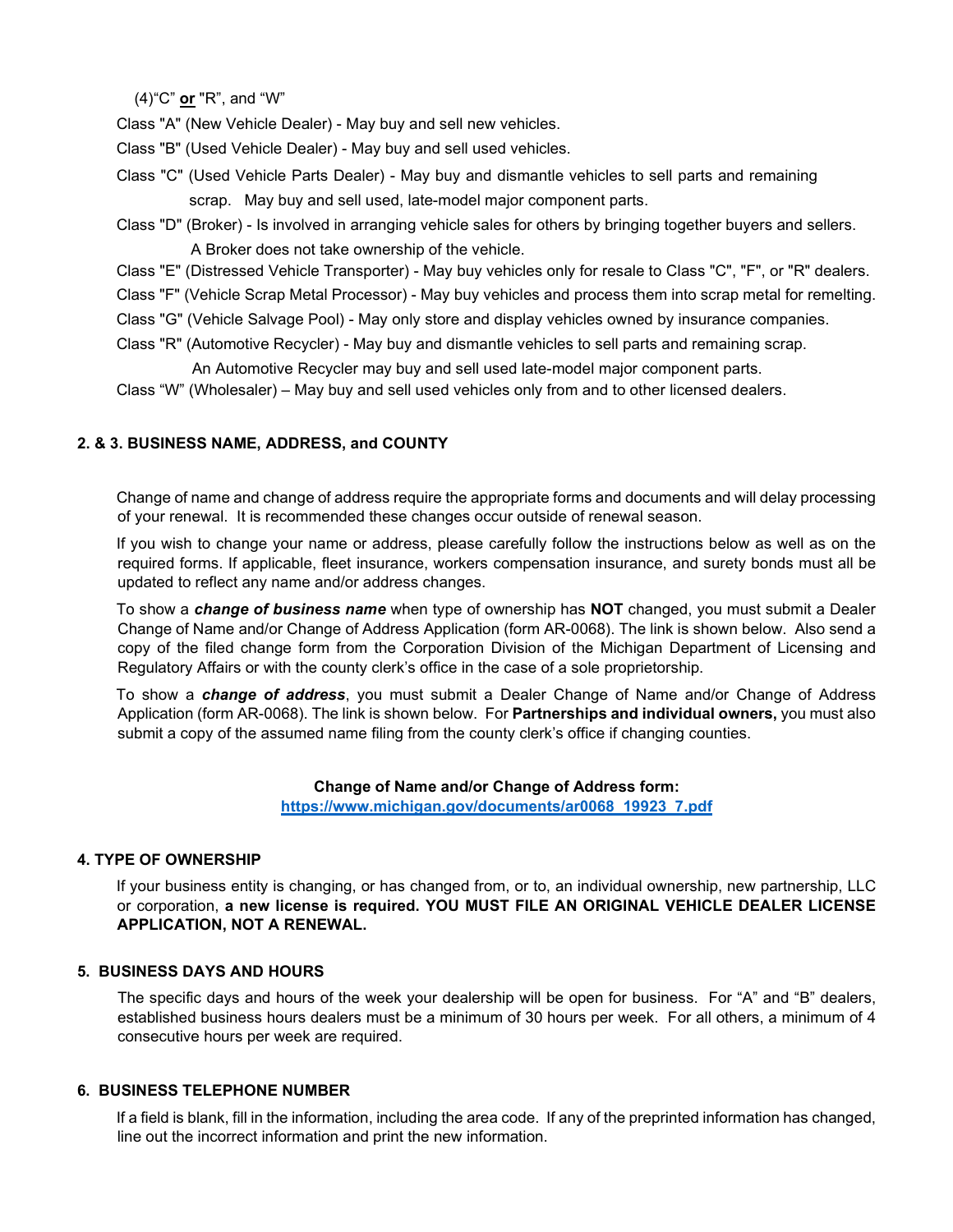## **7. BUSINESS FAX NUMBER**

## **8. OWNER(S), PARTNERS, CORPORATE OFFICERS**

Verify the accuracy of all listed individuals/entities.

Ownership changes require the appropriate forms and documents and will delay processing of your renewal. It is recommended these changes occur outside of renewal season.

If you need to change the owners, officers, directors, etc,, please follow the instructions below as well as on the required forms.

*Individually owned businesses* may add or delete the name of a spouse without changing the type of ownership. *To delete* the name of a spouse, submit a signed authorization statement from the individual being removed requesting their removal, or a death certificate or divorce decree. *To add* the name of a spouse, you must file a "change of owner or officer" application. You may file the renewal application without showing the spouse to be added and file a "change of owner or officer" application separately. Only the name of a spouse may be added or deleted; adding or deleting any other person requires an Original Vehicle Dealer License application.

*Partnerships* - If you have added or dropped a partner or partners, and if the partnership has not been dissolved and will continue to operate the business, you may renew this license. To delete the name of a partner, line out the name to be deleted and submit a copy of the new partnership certificate that has been filed with the county clerk. To add the name of a new partner, you must file a "change of owner or officer" application. You may file the renewal application without showing the new partner or partners and file separately a "change of owner or officer" application with a copy of the new partnership filing that has been filed with the county clerk. If the partnership has been dissolved, you may not renew this license. You must file an Original Vehicle Dealer License application.

*Corporations and LLCs* may add or delete the names of owners and officers. *To delete* an owner/officer, submit a signed authorization statement from the individual being removed or a prevailing owner/officer. To add names of new owners or officers, you must file a "change of owner or officer" application. If the new owner being added is a corporation, you must include a delegate of that corporation on the "change of owner or officer" application. You may file the renewal application without showing the new persons and file a "change of owner or officer" application separately.

Dealer Corporate Officer Change Application (form AR-0069)

[https://www.michigan.gov/documents/ar0069\\_18954\\_7.pdf](https://www.michigan.gov/documents/ar0069_18954_7.pdf)

#### **9. AUTHORIZED NEW VEHICLE MAKES – For Class A Dealers Only**

To **delete**, line out the vehicle makes that you no longer sell.

To **add**, print the vehicle make(s) and **attach a copy of your franchise agreement** with the manufacturer/distributor.

#### **10. E-MAIL ADDRESS (Please update email address)**

If the field is blank, please fill in the information. Email is required to keep you up to date on the latest issues and policies impacting dealers. If any of the preprinted information has changed, line out the incorrect information and print the new information.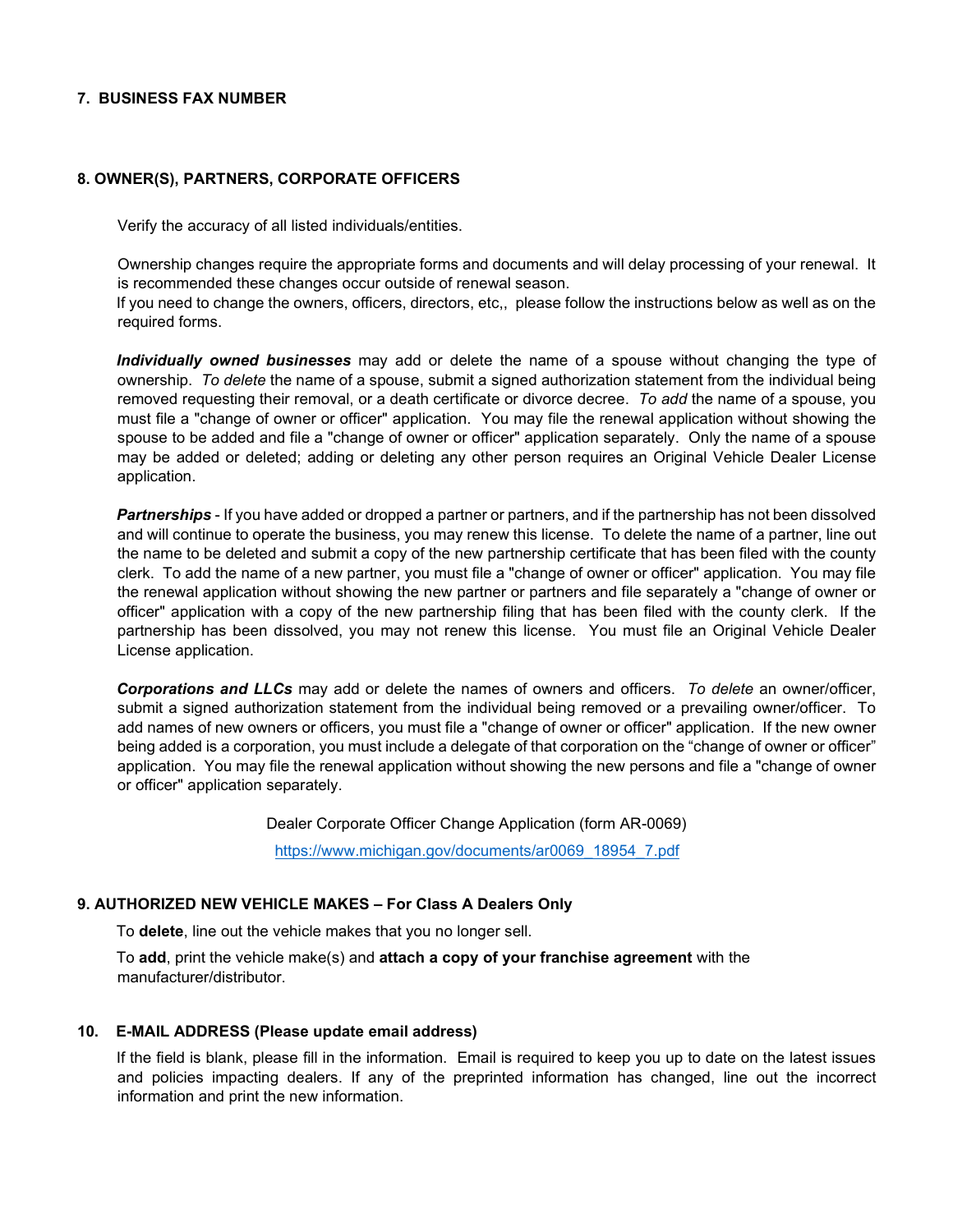## **11. WORKERS COMPENSATION INSURANCE – For Class C and R Dealers**

This field will indicate your current Workers Compensation Coverage and expiration date, or it may show EXEMPT.

- Businesses listed as Sole Proprietors with no other employees must request an exemption from the Workers Compensation requirement. You may do this by submitting a written statement of your exemption to [Licensing@michigan.gov.](mailto:Licensing@michigan.gov) Be sure to include your dealer number and name with all submissions.
- Businesses listed as any other ownership type must provide updated proof of coverage. Contact your insurance agent for an ACORD form, or provide a validated WC-337 Notice of Exclusion. For more information on exclusions, search for publication WC-PUB-002.

## **12**. **SERVICING REPAIR FACILITY - For Class A and B Dealers**

The Michigan Vehicle Code requires all Class A and B dealers to maintain a repair facility on-site or enter into an agreement with a repair facility within 10 miles of the established place of business. If the servicing repair facility name box is empty, then you do not have an associate repair facility on file. Failure to have a servicing repair facility on file with the Business Licensing Section will prevent your renewal from being processed. If the dealership is also the repair facility, place your repair facility information in the box. If "expired" appears next to your servicing repair facility number, the repair facility is expired. Being associated with an expired repair facility will prevent the renewal from being completed. You would need to enter into an agreement with an active repair facility or have your servicing repair facility renew.

#### Servicing Repair Facility Agreement

[https://www.michigan.gov/documents/rfagreement\\_24365\\_7.pdf](https://www.michigan.gov/documents/rfagreement_24365_7.pdf)

# **13**. **FLEET INSURANCE INFORMATION - For all Class A, B & W Dealers (if dealer plates are issued)**

All Dealers that are requesting plates must have valid fleet insurance coverage. This insurance coverage must be at least 20/40/10 fleet type Michigan no fault vehicle insurance and include coverage for either "Any Vehicle" or "All Owned Vehicles". This coverage must remain in force as long as your license is active. If your renewal form indicates your policy is expired or expiring soon, you must submit an updated ACORD form with your renewal.

**The ACORD form must be obtained from your insurance agent. We will not accept the "glove box" proof of insurance cards as they do not contain the information we require.** If you fail to provide a correct ACORD form, your license will not be renewed.

### **14. PLATE REDUCTION**

If you do not wish to renew all your existing plates, please indicate the numbers for each plate you will not be renewing in the space provided or attach an additional page. Please print clearly.

## **15. CLASS W DEALER PURCHASES AND SALES**

 A wholesaler must actively buy or sell vehicles in this state each year to retain possession of a wholesaler license. Please input the number of vehicles you have bought or sold in the prior 12 months. Additionally, list the VIN numbers of these vehicles on a separate sheet and return it with your renewal form.

# **16. SALVAGE AGENT RENEWAL FEE - Class C and Class R dealers only (Non-Refundable)**

Include the \$50 fee for each salvage agent license you wish to renew. (See salvage agent page of renewal). Enter the total dollar amount on the line to the right.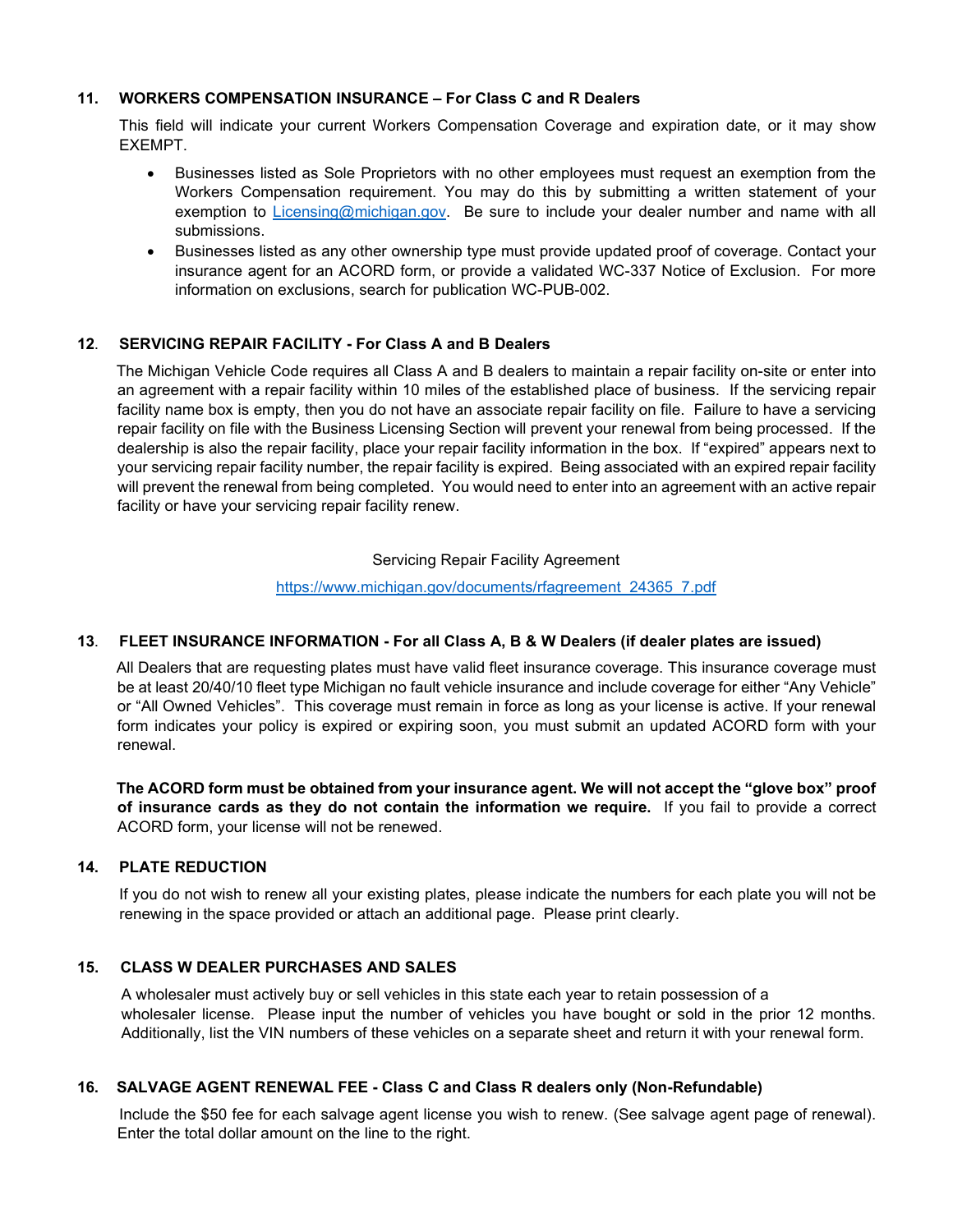## **17. DEALER LICENSE RENEWAL FEES (Non-Refundable)**

Pay only **one** license fee, **\$160.00** (if you have a Class C or R) or only **\$75.00** (for all other dealer license types). Enter the dollar amount on the line to the right.

### **18. TOTAL RENEWED PLATES**

Enter the total number of plates you wish to renew. Multiply this number by \$10 and enter the total dollar amount on the line to the right.

# **19. ANNUAL RENEWAL FEE (Subtotal)**

Add boxes 16, 17 and 18 to determine the base renewal fee per year.

#### **20. NUMBER OF YEARS TO RENEW**

Enter the number of years you wish to renew your dealer license for. All fees are paid now, in advance, and your new license and tabs will be issued automatically each year.

## **21. TOTAL RENEWAL FEE (All Renewal Fees Are Non-Refundable)**

Multiply the entry in box 19 by the number of years in box 20 to determine the total renewal fee due. Enter this number on the line to the right. Submit a check or money order in this amount payable to STATE OF MICHIGAN.

### **22. CERTIFICATION AND SIGNATURE**

The applicant must read and agree to the certification statements listed. A signature, printed name, title and date must be completed. Only a licensee or their duly authorized representative may sign the renewal application. **Unsigned renewals cannot be processed.** 

# **DEALER TRAINING REQUIREMENTS**

On March 20, 2019, Public Act 420 of 2018 (PA 420) [MCL 257.258 and 257.258l] went into effect which requires dealer training as a requirement to apply for, renew, and maintain a used vehicle license (Class B). NOTE: Any dealer that also has a Class A license is exempt from this requirement.

## **If you have a Class B dealer license and are renewing for the first time since 2018 because you had a multiyear license, you are required to:**

- Select a \*designated individual to complete the continuing education training within 90 days your renewal and;
- Certify on your renewal statement that your dealership has met the training requirements.

### **Continuous Education Training**

**All Class B dealers must ensure that a designated employee attend continuous education training every 24 months.** (More information regarding dealer training can be found on the SOS website.)

Who can be the designated employee?

- The Licensee,
- A corporate officer or partner,
- A general manager, sales manager or an employee who is responsible for preparing title documents for the dealer.